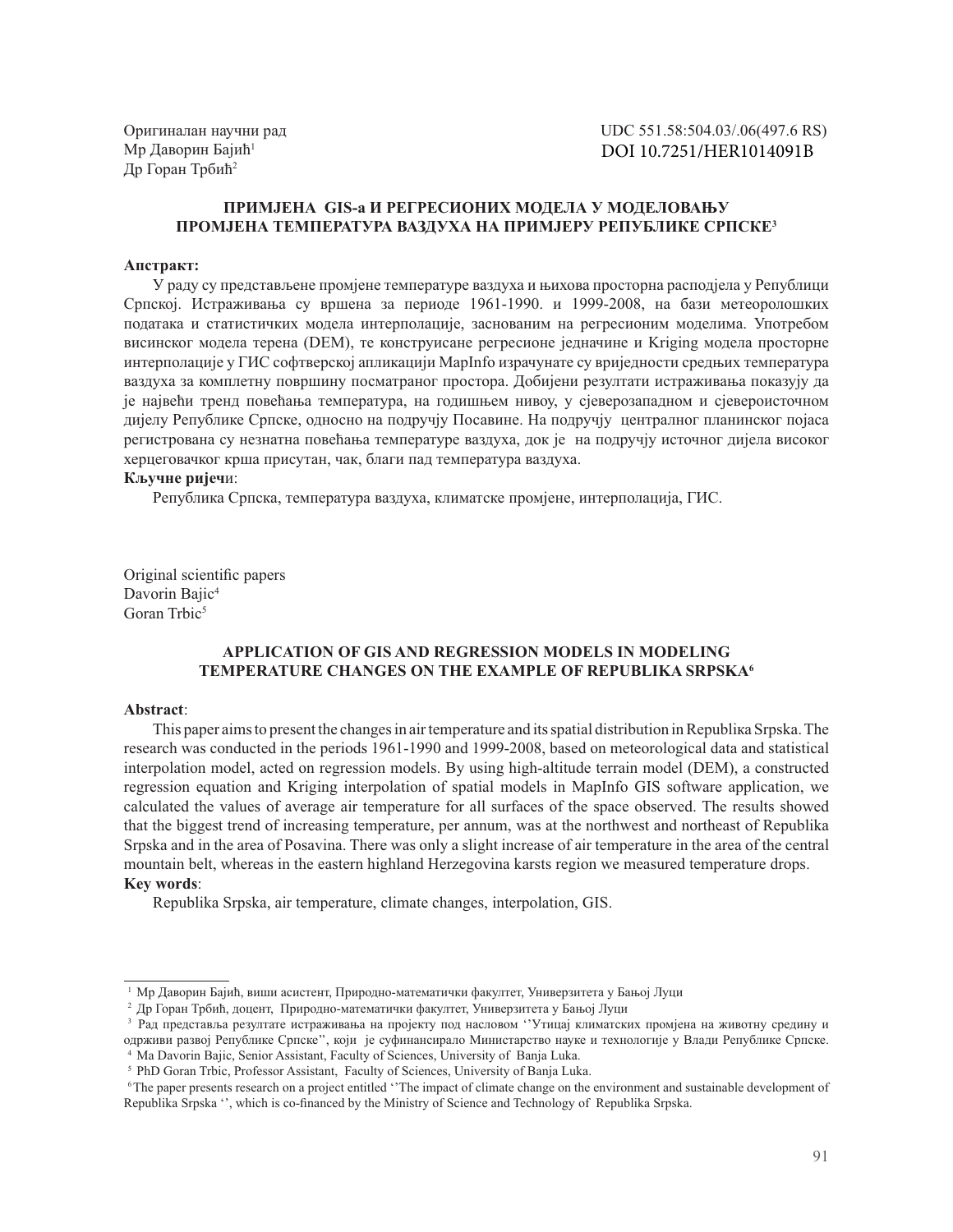#### Увод

Температура ваздуха један је од најважнијих климатских елемената, који је често предмет анализе стручних и научних експертиза из различитих сфера људског дјеловања. Велики број људских активности директно или индиректно зависе од квантитативних и квалитативних својстава температуре ваздуха. У климатолошким опсервацијама, веома је битно прецизно сагледати основна својства температуре ваздуха, на комплетној површини посматраног простора. Међутим, поступак идентификације температурних својстава ваздуха на комплетној површини посматраног простора веома је комплексан поступак, који у одређеној мјери захтијева дати ниво апстракције и генерализације. Наиме, на једној страни, изражена хетерогеност температурних својстава условљена климатским факторима, те на другој страни, мали број локација гдје се егзактно мјере температуре ваздуха (метеоролошке станице), отежавају прецизно сагледавање температурних својстава на комплетној површини анализираног простора. Нарочито је наведени проблем присутан на територијама као што је Република Српска, гдје је покривеност мрежом метеоролошких станица веома мала а модификаторско дјеловање комплекса климатских фактора веома изражено. Сем тога, просторни размјештај метеоролошких станица доста је неравномјеран и углавном је концентрисан на веће урбане центре. На сјеверном подручју Републике Српске готово све метеоролошке станице се налазе на надморским висинама испод 200 m, изузетак је метеоролошка станица која се налази на Мраковици.

У досадашњим радовима регионални расподјела температуре ваздуха на подручју Републике Српске вршена је само на бази моделовања гдје су генерисани елементи хоризонталне интерполације. Моделовањем температуре ваздуха гдје је поред хоризонталне детерминисана и вертикална интерполација дата је доста квалитетнија и комплекснија слика о њеној просторној расподјели.

### **Introduction**

Air temperature is one of the most important climate parameters, and it is often a subject of analysis done by professional and scientific expertise from various fields of human activity. A large number of human activities directly or indirectly depend on the quantitative and qualitative characteristics of air temperature. When it comes to climate observations, it is crucial to accurately survey the basic properties of air temperature, especially to consider the properties of temperature on the entire surface of the space observed. However, the process of identification of the temperature properties of air within the whole range of observed area is a very complex procedure, which to some extent requires a specified level of abstraction and generalization. Specifically, the heterogeneity of temperature caused by climatic factors and few locations with the exact measurements of air temperature (weather stations) both make it difficult to accurately decide on the temperature properties of the entire surface of the analyzed area. In particular, this problem is present in countries such as Republika Srpska, where the network coverage of meteorological stations is very small and the modifying effects of the complex climatic factors are very strong. In addition, the spatial distribution of meteorological stations is rather uneven and mainly concentrated in larger urban centers. In the northern area of Republika Srpska, almost all weather stations are located at elevations below 200 m, with the exception of a weather station located at the Mrakovica Peak.

In earlier studies, the regional distribution of air temperature in Republika Srpska was conducted only on the basis of modeling, which generated elements of the horizontal interpolation. The process of modeling of air temperature, which took into consideration both horizontal and vertical interpolation, generated a clearer picture of its spatial distribution.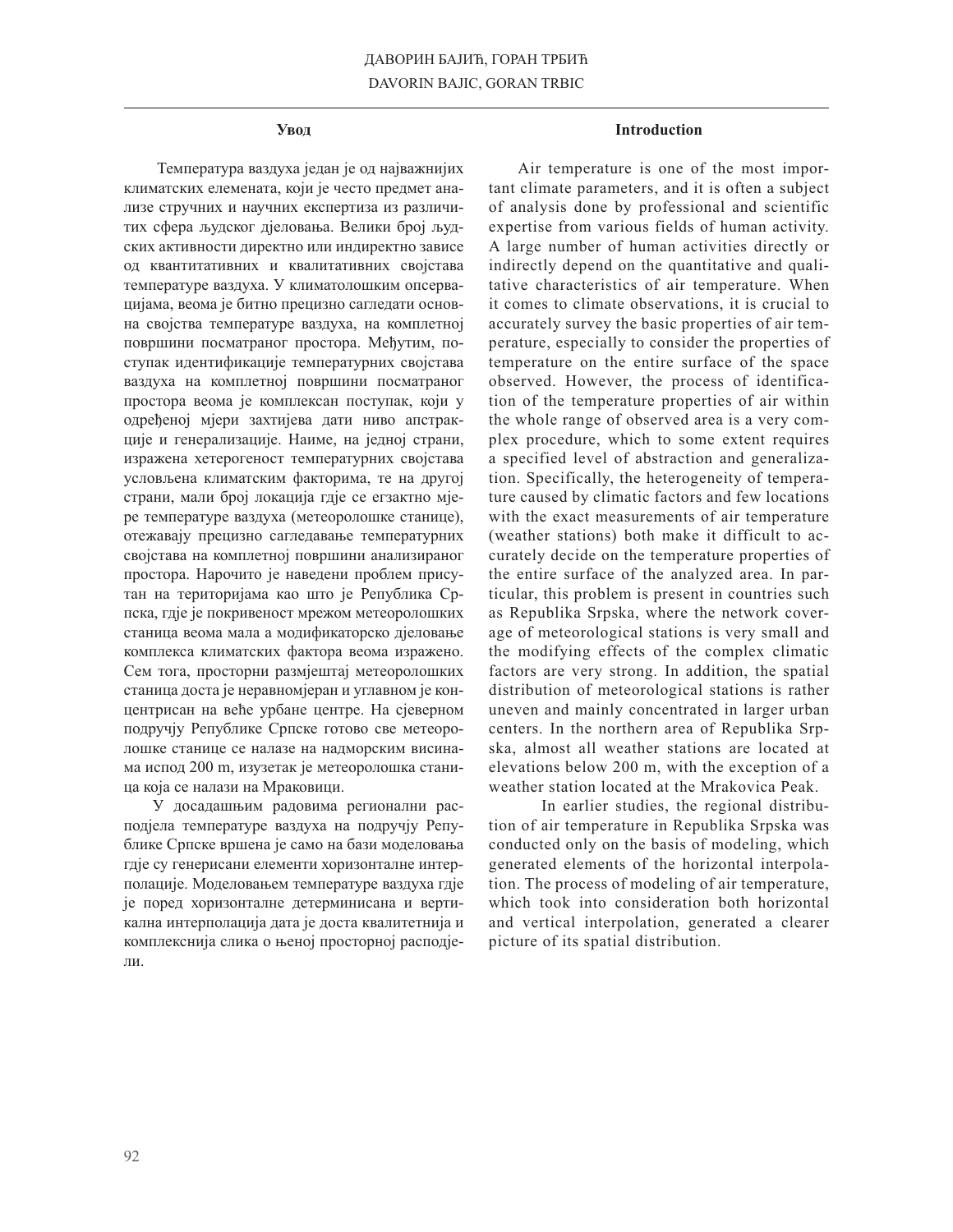APPLICATION OF GIS AND REGRESSION MODELS IN MODELING TEMPERATURE CHANGES ON THE EXAMPLE OF REPUBLIKA SRPSKA

### Опис методолошког поступка

Температура ваздуха, као једно од физичких својстава атмосфере и веома битан климатски елеменат, зависи од великог броја климатских фактора. Комплекс климатских фактора знатно модификује климатска својства, чак и на релативно малом географском простору, уколико је тај простор хетероген у погледу физичко-географске структуре, то се посебно односи на температуре ваздуха које су нарочито подложне модификацијама под дејством наведених фактора.

Описане чињенице захтијевају примјену различитих аналитичких поступака у идентификацији температурних својстава на комплетној површини посматраног простора. Значај идентификације температурних својстава довео је до појаве великог броја методолошких поступака којима се покушавају планарно утврдити температурна својства. Сви поступци који се употребљавају заснивају се на различитим статистичким и картографским моделима интерполације. У новијој климатолошкој литератури углавном се употребљавају модели интерполације засновани на регресионим статистичким моделима. Поред тога, велику помоћ код примјене модела интерполације омогућавају ГИС апликације.

Поступак интерполације температура ваздуха за простор Републике Српске, примијењен у овоме раду, може се описати кроз неколико аналитичких етапа:

У поступку интерполације кориштене су двије варијабле: средње температуре ваздуха за посматране временске периоде (°С) мјерене у метеоролошким станицама (Бања Лука, Приједор, Градишка, Србац, Добој, Бијељина, Соколац, Вишеград, Чемерно, Гацко, Билећа и Требиње)<sup>1</sup> и надморске висине односних метеоролошких станица;

Уврштавањем посматраних варијабли у модел линеране регресије, температуре ваздуха као зависне промјењиве и надморске висине као независне промјењиве, одређена је *регресиона једначина* за сваки посматрани временски период, према математичком обрасцу:

## **Description of the methodological procedure**

 Air temperature, as one of the physical properties of the atmosphere and a very important climatic element, depends on many of climatic factors. The complex of climatic factors significantly modifies the properties of climate, even within a relatively small geographic area, if the area in question is heterogeneous in terms of physical-geographical structure. Air temperature is particularly subject to modification under the influence of these factors.

The facts given require the application of diverse analytical procedures in order to identify the temperature characteristics of the entire surface of the space observed. The importance of identifying temperature properties has led to a large number of methodological procedures, which attempt to determine temperature properties. All the methods used are based on different statistical and cartographic models of interpolation. Recent climate studies mainly use interpolation models based on regressive statistical models. In addition, GIS applications have proved to be of a great assistance when it comes to interpolation model application.

The procedure of interpolation of air temperature in Republika Srpska, as applied in this paper, follows several analytical stages:

The process of interpolation capitalized on two variables: average air temperature for the different time periods (C) measured at weather stations (Banja Luka, Prijedor, Gradiska, Srbac, Doboj, Bijeljina, Sokolac, Visegrad, Cemerno, Gacko, Bileca and Trebinje)<sup>1</sup> and respective altitude of these meteorological stations;

The inclusion of the observed variables in linear regression model, air temperature as the dependent variable and altitude as independent variable, all led down to the regression equation for each observed time period, and the equation followed this mathematical form:

 $^1$  Због облика територије Републике Српске али и веома малог броја метеролошких станица на којима се врши мониторинг за потребе рада коришћени су и подаци са метеоролошких станица које се налазе на подручју Федерације БиХ, а то су: Сарајево, Бихаћ, Бугојно, Тузла, Зеница, Иван Седло, Мостар и Ливно.

<sup>&</sup>lt;sup>1</sup> Due to the shape of the territory of Republika Srpska and a very small number of meteorological stations where the monitoring was done, we also used meteorological stations located in the BiH Federation: Sarajevo, Bihac, Bugojno, Tuzla, Zenica, Ivan Sedlo, Mostar and Livno.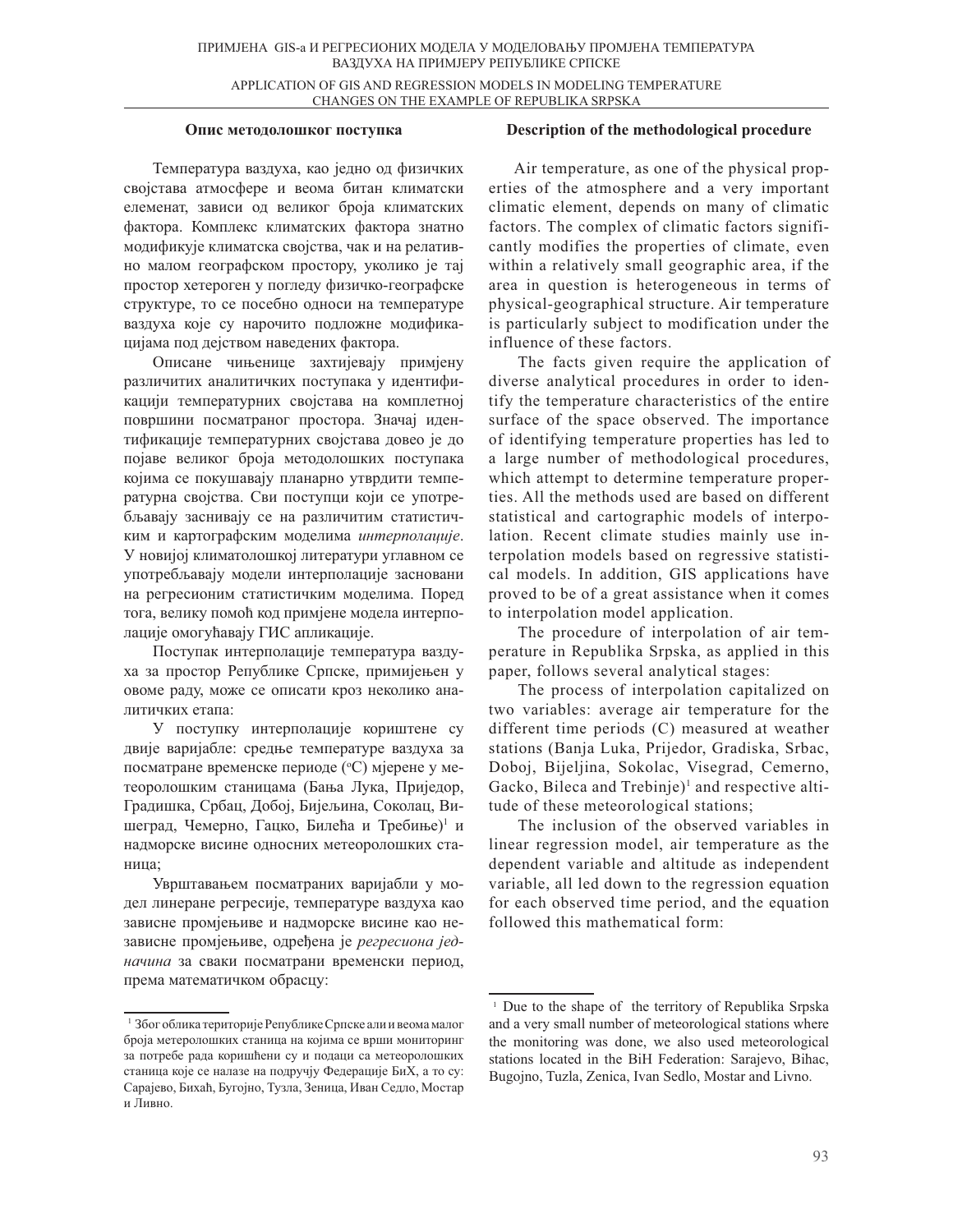$$
T = a_t + b_t Z
$$

$$
b_t = \frac{n \sum ZT - \sum Z \sum T}{n \sum Z^2 - (\sum Z)^2}
$$

$$
a_t = \overline{T} - b_t \overline{Z}
$$

Гдје су:

In which:

Т - Зависна промјењива (Температура ваздуха); Z - Независна промјењива (Надморска висина);

а<sub>t</sub>, b<sub>t</sub> - Регресиони параметри.

Након формирања регресионе једначине, израчунавањем регресионих параметара, израчунате су естимоване (прилагођене) вриједности " $T_e^*$  посматране зависне промјењиве за сваки временски период и за сваку метеоролошку станицу. Естимоване вриједности се израчунавају на основу формиране регресионе једначине, у којој добијени регресиони параметри представљају својеврсне константе. Уврштавањем варијабле "Z" (надморске висине) за сваку посматрану метеоролошку станицу у постављену формулу добију се естимоване вриједности средњих температура ваздуха "Т".

Сљедећа етапа се односи на израчунавање *резидуалног остатка*. Резидуални остатак "Т" се добије када се од стварних (измјерених) вриједности средњих температура ваздуха одузму естимоване вриједности за сваку метеоролошку станицу у посматраном временском периоду:

 $T = T - T_e$ 

Користећи ГИС софтверску апликацију MapInfo вриједности резидуалног остатка су подвргнуте просторној интерполацији користећи Kriging методу просторне интерполације. Овим поступком резидуални остатак за посматране просторне тачке (метеоролошке станице) интерполиран је тако да је одређен резидуал за комплетну површину анализираног простора.

Употребом висинског модела терена (DEM) и конструисане регресионе једначине у ГИС апликацији су израчунате естимоване вриједности средњих температура ваздуха за комплетну површину посматраног простора.

T - Dependent variable (air temperature);

Z - The independent variable (altitude);

 $a_t$ ,  $b_t$  - Regressive parameters.

After establishing the regression equations, the calculation of regressive parameters gave us the estimated values of "Te" (observed dependent variable for each time period and for each weather station). Estimated values are calculated on the basis of the established regression equations, in which obtained regressive parameters are a sort of a constant. By including the variable "Z" (elevation observed for each weather station) in the formula, we obtained estimated values of average air temperature "T".

The next phase relates to the calculation of residual waste. Residual remain "T" is derived when estimated values for each weather station in the reporting period are subtracted from the actual (measured) values of average air temperature:

 $T = T - Te$ 

By using MapInfo GIS software application, values of the residual remains were subjected to spatial interpolation using the Kriging method of spatial interpolation. Using this method the rest of the residual for the observed spatial points (weather stations) was interpolated so as to determine residues for the entire space of the analyzed area.

Usage of high-altitude terrain model (DEM) and the constructed regression equation in the GIS application both gave us the values of average air temperature for all surfaces of the space observed.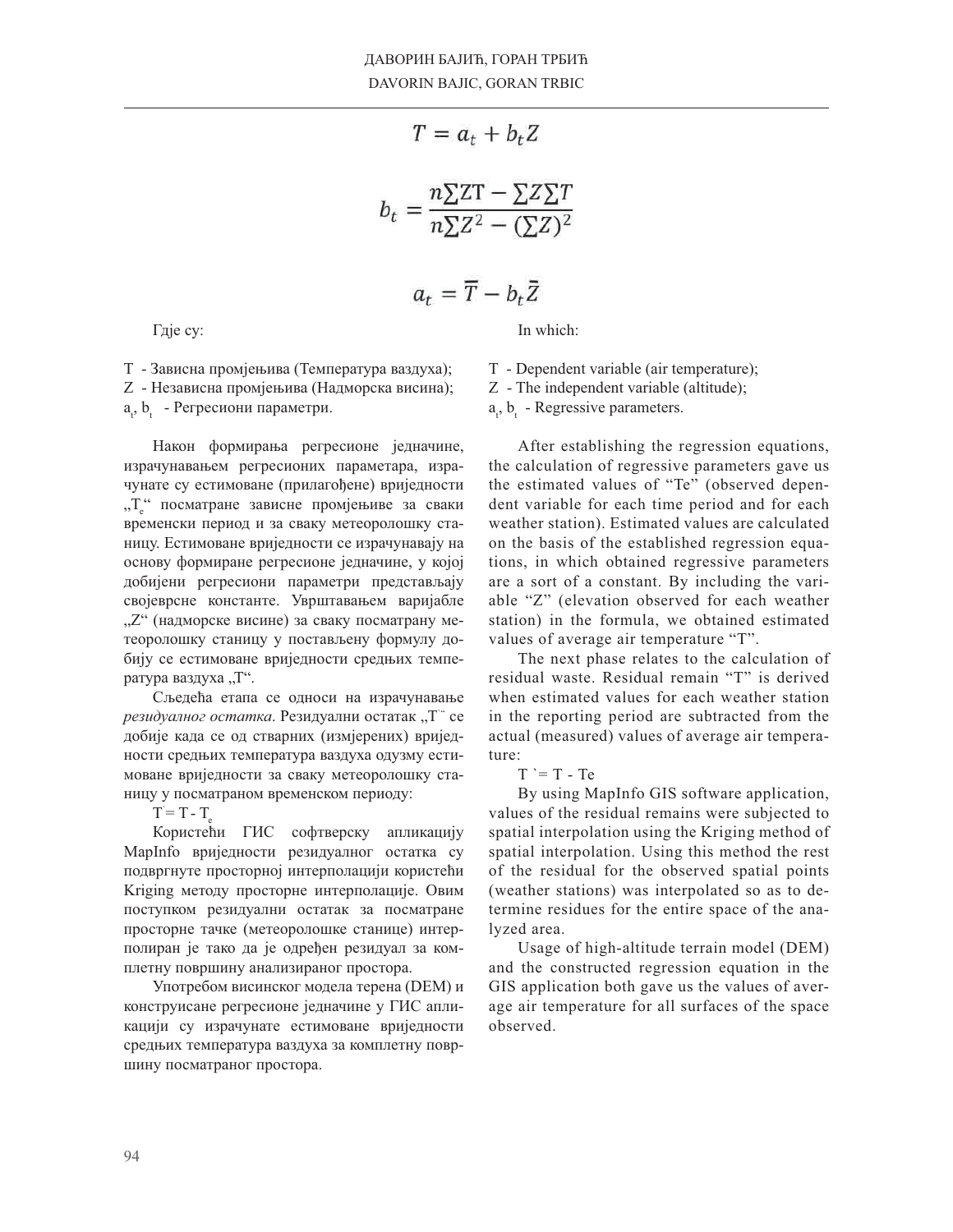У последњој фази сабирањем естимованих вриједности и резидуалног остатка за сваку просторну тачку посматране територије (коришћењем опције "растер калкулатор" у ГИС апликацији) добијене су интерполиране вриједности средњих температура ваздуха за комплетну површину анализираног простора:

 $T = T + T'$ 

Посматрајући изложени модел може се констатовати да су у њему генерисани елементи и хоризонталне и вертикалне интерполације температура ваздуха. Вертикални фактор исказан надморским висинама и хоризонтални фактор исказан размјештајем копна и мора најзначајнији су фактори модификације климатских параметара, тиме и модификације температура ваздуха. Уважавајући изложену тврдњу може се констатовати да презентовани модел има одређени значај у смислу валидности резултата. Када је у питању валидност резултата она је провјерена тестирањем модела. Наиме, изостављајући поједине метеоролошке станице из анализе добијени интерполирани резултати за локације изостављених станица били су сагласни измјереним резултатима у њима. Из наведених разлога, те позитивног теста валидности, креирани модел интерполације може се вјеродостојно користити за идентификацију обиљежја температуре ваздуха за територију Републике Српске.

## Резултати и дискусија

Термички режим Републике Српске доминантно је условљен географском ширином, атмосферском циркулацијом и орографијом терена. На термички режим, али и климу опћенито, утичу два акциона центра атмосфере: азорски антициклон који условљава стабилно, а љети и топло вријеме и исландски циклон, који доноси падавине. Зими се повремено региструје и утицај сибирског антициклона, који је праћен хладним и углавном сувим временом, док је љети присутан и утицај антициклона сахарског, односно, медитерантског поријекла, који условљава изузетно топлово и суво вријеме (*Дуцић, В, 2008*). На географску расподјелу температуре ваздуха на подручју Републике Српске наглашен утицај имају регионални климатски модификатори, гдје посебно

In the final phase, adding estimated values to the residues of each spatial point of the observed area (using the option "Raster Calculator" in the GIS application) we obtained the interpolated values of average air temperature for all surfaces of the analyzed area:

$$
T=T_{\rm e}^{}+T^{\cdot}
$$

Looking at the model presented, we can conclude that it generated elements of the horizontal and vertical interpolation of air temperature. The vertical factor expressed by altitudes and the horizontal factor expressed by deployment of mainland and sea are the most important factors of climate parameters modification and air temperature modification. Recognizing the exposed argument, it can be stated that the presented model has certain significance in terms of the validity of results. As for the validity of the results, it was verified by model testing. Specifically, omitting certain meteorological stations from the analysis, the interpolated results for the omitted locations were in accordance with the results we got from these locations. For these reasons and due to the positive test of validity, the created model of interpolation can be authentically used for the purpose of air temperature identification in the territory of Republika Srpska.

### **Results and discussion**

 The temperature regime of Republika Srpska is predominantly conditioned by latitude, atmospheric circulation and orography of the terrain. The temperature regime and climate in general are affected by two action centers of atmosphere: the Azores anticyclone, which comprises the stable, and in summer warm weather, and the Icelandic cyclone, which brings precipitation. In the winter, the temperature is occasionally influenced of the Siberian anticyclone, which is followed by a cold and mostly dry weather, whereas in summer there is the influence of anticyclones of Sahara, and Mediterranean origin, which causes extremely warm and dry time (Ducic, V., 2008). The geographical distribution of air temperature in Republika Srpska is influenced by regional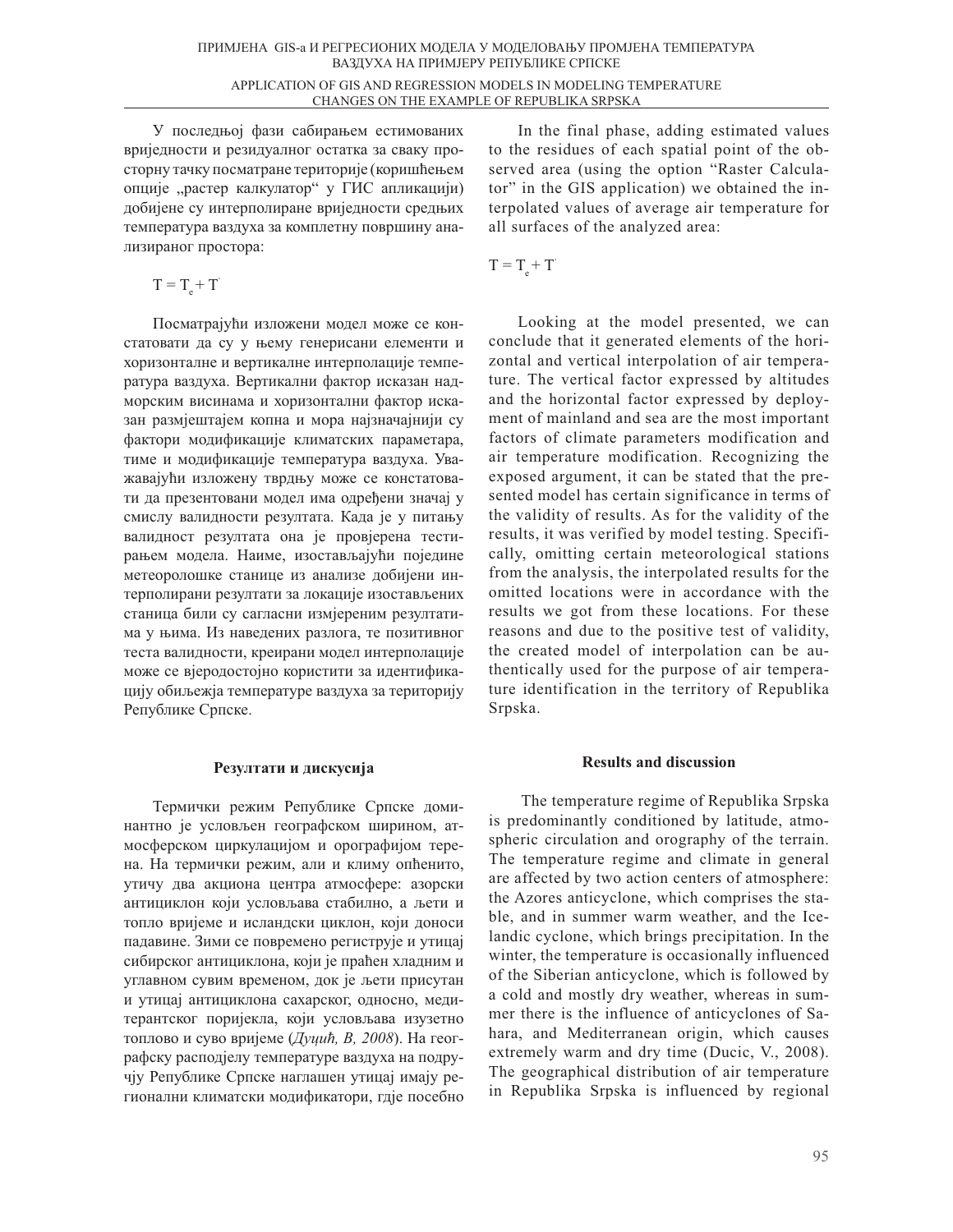истичемо разлике у надморској висини и експозицији рељефа. Од осталих модификаторских фактора издвајамо утицај Јадранског мора, геолошке подлоге, те урбаних система.

У сјеверном и западном дијелу Републике Српске, на подручјима до 500m н. в. средње годишње температуре ваздуха имале су вриједност од 10 до 11°С (период 1961-1990). Централни планински дио, односно подручја преко 500m н. в, карактеришу средње годишње температуре у интервалу од 4°С до 10°С, изузев највиших планинских врхова на којима је температура испод 4°С. Најтоплије дио Републике Српске је подручје ниске Херцеговине и јужног дијела херцеговачких Рудина, гдје средње годишње температуре имају просјечну вриједност од 11 до 14°С, а област Требиња и Поповог поља и преко 14°С (Прилог. 1).

climate modifiers, pointing out the difference in altitude and exposition of relief. Among the other modifiers, there are the Adriatic Sea impact, and geological and urban systems.

In the northern and western part of Republika Srpska, in areas up to 500 m altitude, average annual air temperature had a value of  $10^{\circ}$ C to  $11^{\circ}$ C (period 1961-1990). The central mountain regions, i.e. areas over 500m altitude, are characterized by average annual temperature in the range of  $4^{\circ}$ C to  $10^{\circ}$ C, except for mountain peaks where the temperature is below 4°C. Warmest part of Republika Srpska is the region of lowland Herzegovina and the southern part of the Herzegovinian Rudina, where the average annual temperature has the value of 11°C to 14°C and the towns of Trebinje and Popovo Polje where the temperature rises above  $14^{\circ}$ C (Figure 1).



Прилог 1: Средње годишње температуре ваздуха Републике Српске, 1961-1990. Figure 1. Average annual air temperature in Republika Srpska 1961-1990.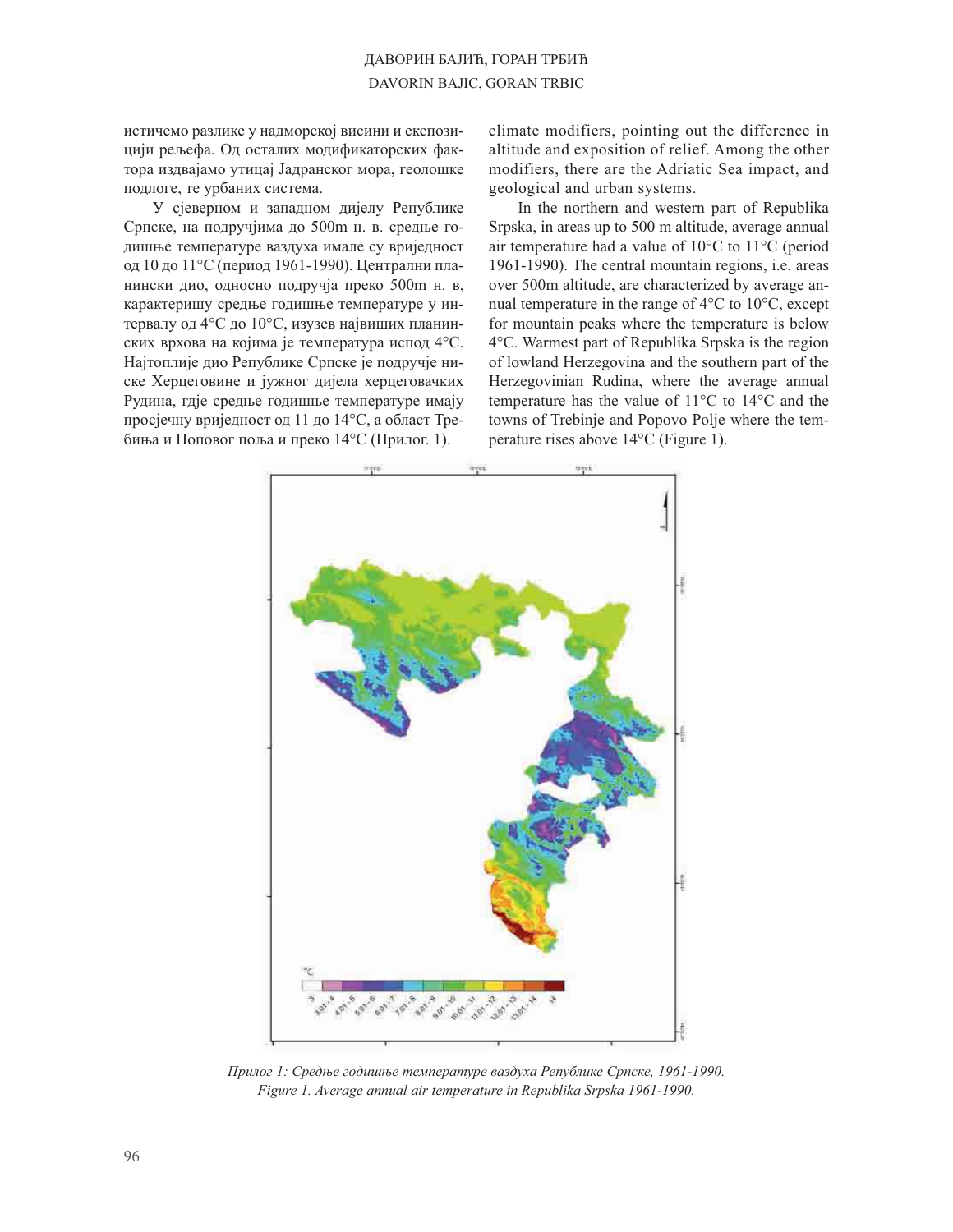Истраживања температуре ваздуха за период 1999-2008. година показују да је евидентно повећање на готово читавом подручју Републике Српске. У сјеверном и сјеверозападном дијелу Републике Српске, средње годишње температуре ваздуха имале су вриједност и преко 12°С. У централно планинском подручју средње годишње температуре су доста сличне у односу на вриједности за период 1961-1990. На подручју јужног дијела источне Херцеговине присутан је благи пораст средњих годишњих температура (Прилог 2).

The research on air temperature for the period 1999-2008 shows that the evident increase in almost entire territory of Republika Srpska. In the northern and northwestern part of the country, the average annual air temperature had the value of over 12°C. In the central mountainous region, the average annual temperatures were quite similar in comparison to the values for the period 1961-1990. In the area of the southern part of eastern Herzegovina, there was a slight increase in average annual temperature (Figure 2).



Прилог. 2: Средње годишње температуре ваздуха Републике Српске, 1999-2008. *Figure 2. Average annual air temperature of Republika Srpska, 1999-2008.*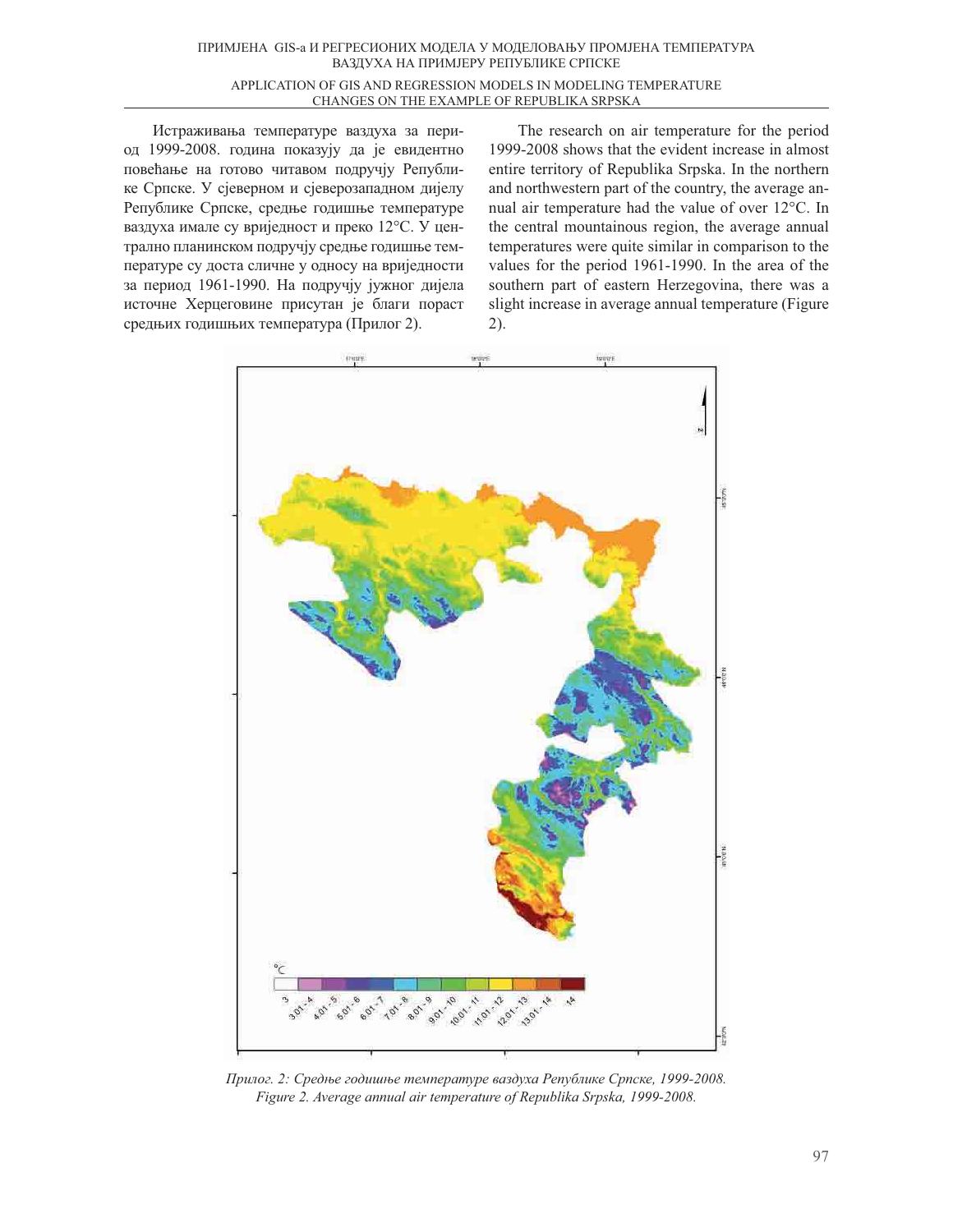На синтезном прилогу бр. 3. представили смо промјене средњих годишњих температура на основу комапрације два посматрана периода 1999-2008. и 1961-1990. Највећа повећања темепратуре су у сјеверозападном и сјевероисточном дијелу, гдје су вриједности веће и до 2°С на годишњем нивоу. На подручју ниске Херцеговина присутан је благо повећање температура до 1°С на годишњем нивоу. Међутим, најинтересантније је подручје високе Херцеговине гдје је присутно благо опадање температура.

The synthesis figure no. 3 presents changes in average annual temperature based on two observed comparison, for periods 1999-2008 and 1961-1990. The greatest increase in temperature was measured in the northwest and northeast, where values were up to 2°C higher per year. In the area of lowland Herzegovina there was a slight increase in temperature up to  $1^{\circ}$ C per year. However, the most interesting area is highland Herzegovina, where there was an evident slight decrease of temperature.



Прилог 3: Разлике средњих годишњих температура ваздуха Републике Српске, 1961-1990. и 1999-2008. Figure 3. Differences in average annual air temperature of Republika Srpska, 1961-1990 and 1999-2008